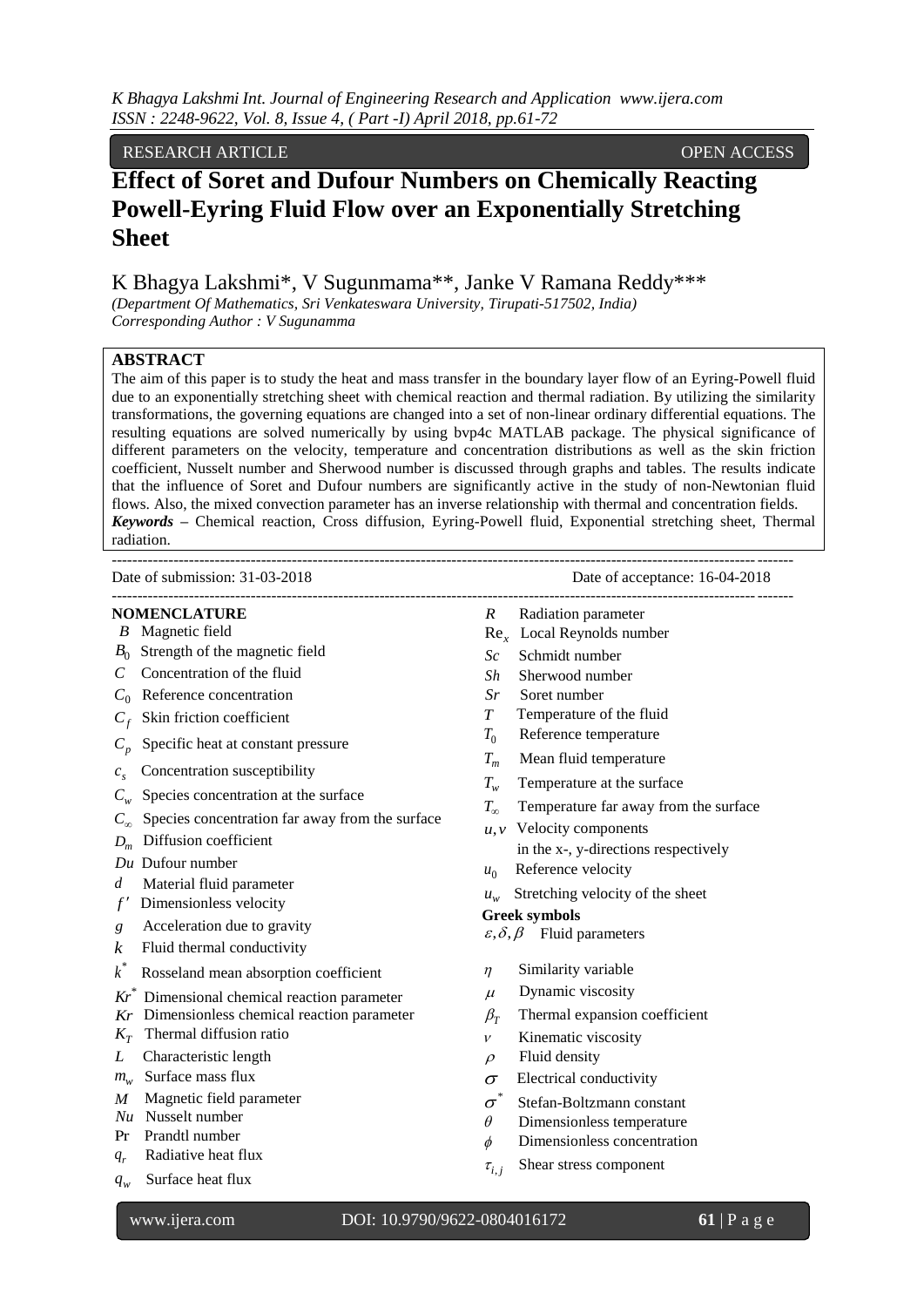$\tau_w$ Surface shear stress

 $\lambda$  Mixed convection parameter

## **I. INTRODUCTION**

In recent years, a lot of researchers have been explored the flow analysis of non-Newtonian fluids. Many polymer solutions and molten polymers are non-Newtonian fluids such as starch suspensions, paint, shampoo, foods (ketchup, mayonnaise, soup, butter, jam, and yogurt), natural substances (magma, lava, extracts and gum), biological fluids (blood, saliva, semen) and slurries (plasters, lime and clay). These are various examples of practical applications of non-Newtonian fluid flow over a stretching surface. Erdogan and Imrak [1] studied some properties of unsteady unidirectional flows of a non-Newtonian fluid. Chandra *et al.* [2] discussed various types of non-Newtonian flow characteristics and its implication in engineering applications. Sarpkaya [3] analyzed the flow of non-Newtonian fluids with magnetic field. These types of flow attain special attention because of their active use in industrial applications, chemical engineering, biological and polymer processing.

The boundary layer flow of non-Newtonian fluid over a stretching surface has received unique attentiveness from the researchers because of its abundant significant applications such as metal spinning, metal extrusion, food processing, glass fiber and paper production, slurry transporting, cooling of the metallic plate in a cooling bath, continuous casting of metal and the extrusion of polymer sheet from a die. In view of all these numerous applications, huge number of researchers studied the non-Newtonian fluids over a stretching sheet. This stretching sheet is possibly linear, quadratic, power law, inclined, exponential and so on. Crane [4] examined the boundary layer flow of viscous fluid over a linear stretching surface. Rajagopal *et al*. [5] have extended the work of crane [4] and they discovered the solutions of equation of motion for the boundary layer flow past a stretching plate. Afterwards the features of flow over a stretching surface are pioneered by Siddappa and Abel [6]. Yurusoy and Pakdemirli [7] considered a problem to examine the motion of non-Newtonian fluid induced by stretching surface. They acquire an exact solution of the problem with the assistance of suitable similarity transformations. Hayat *et al.* [8] studied the unsteady unidirectional flows of some non-Newtonian fluids. Siddiqui *et al.* [9] studied the unsteady MHD flow of a non-Newtonian fluid due to eccentric rotations of a porous disk and a fluid at infinity.

Non-Newtonian fluids have promising applications in power industry, engineering science and technology. On the basis of this significance of non-Newtonian fluids, in 1944, Powell and Eyring

[10] proposed an inventive fluid model known as Eyring-Powell fluid model. Despite the fact that this model is mathematically more difficult. Even though, it deserves special attention because of its distinct advantages over the non-Newtonian fluid models. Over the period of years, there has been a continuous development in the analysis of Powell-Eyring fluid. Initially, this model is deduced from the kinetic theory of fluids earlier than the experimental relation. In addition to that, it appropriately reduces to Newtonian behavior for low and high shear rates. In recent times, some effective investigations have been done on this fluid with diverse flow situations. Hayat *et al*. [11] studied the steady flow of a Powell-Eyring fluid over a moving surface with convective boundary conditions. The boundary layer flow of Powell-Eyring fluid over a linearly stretching sheet was analyzed by Javed *et al*. [12]. Malik *et al*. [13] discussed the impact of variable viscosity on Powell-Eyring fluid across a stretching cylinder. From this paper, it is identified that the thermal boundary layer decreases with the increasing values of Prandtl number. Panigrahi *et al*. [14] examined the influence of MHD on mixed convection boundary-layer flow of Powell-Eyring fluid over a nonlinear stretched surface. Akbar *et al.*  [15] reported the impact of Lorentz force on Eyring-Powell fluid due to a stretching surface. Rahimi *et al*. [16] presented an analytical solution to the boundary layer flow of non-Newtonian liquid over a linear stretching sheet. They noticed that the temperature and thermal boundary layer thickness decreases when the values of fluid parameter are increases.

In recent times, knowledge in boundary layer flow with heat and mass transfer is paying attention to researchers because of its several important applications. In particular, the combined effect of heat and mass transfer plays a vital role in numerous engineering applications. Many researchers are inspired and still engaged with the discussion of heat and mass transfer effects in the flow over a stretching surface. Magyari *et al.* [17] studied the heat and mass characteristics of boundary layer flow. Chen [18] discussed the influence of frictional and Ohmic heating on MHD flow of Newtonian liquid past a vertical surface. Gupta and Gupta [19] extended the work of Chen [18] by including the effect of suction or blowing. Sagar and Dubey [20] studied the heat and mass transport effects on natural convective flow of non-Newtonian fluid with magnetic field.

The combined effects of heat and mass transfer problem with chemical reaction have importance in many processes. The widespread applications of such kind of problems can be found in the processes of drying, energy transfer in a wet cooling tower, evaporation at the surface of a body, damage of crops due to freezing, food processing,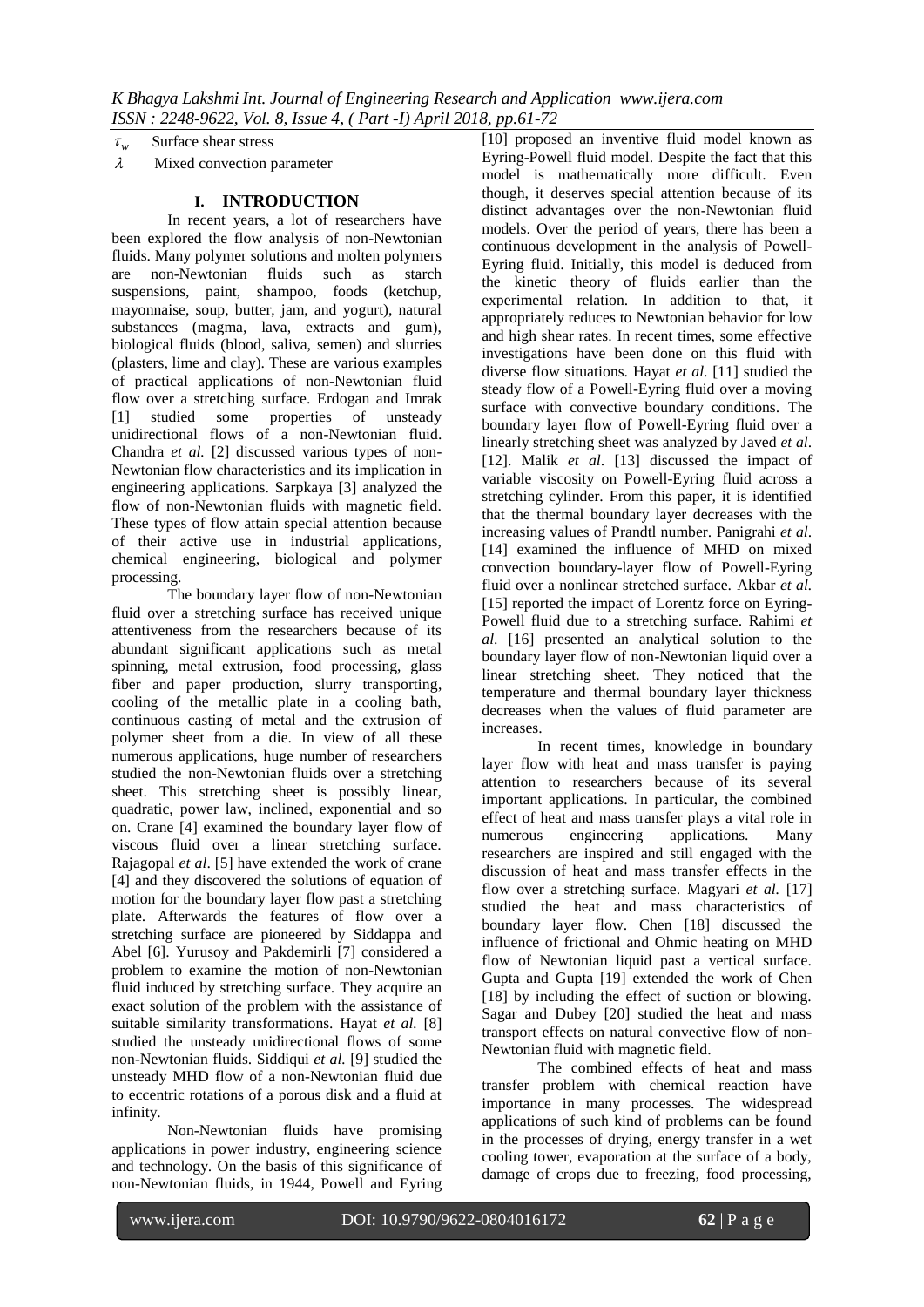*K Bhagya Lakshmi Int. Journal of Engineering Research and Application www.ijera.com ISSN : 2248-9622, Vol. 8, Issue 4, ( Part -I) April 2018, pp.61-72*

hot rolling, continuous casting of metal and spinning of fibers. So, such problems have received a special concentration by the researchers in recent years. The effect of radiation and chemical reaction on micropolar fluid flow over a surface with porous medium was analyzed by Singh and Kumar [21]. Reddy *et al.* [22] investigated the heat and mass transfer characteristics of chemically reacting casson fluid flow past a stretching sheet with magnetic field. Through this investigation, they observed that the chemical reaction parameter has a tendency to control the concentration field. Hayat *et al.* [23] analyzed the motion of a second grade fluid over a plate in the existence of chemical reaction. The heat and mass transfer effects on MHD flow due to stretching of surface with chemical reaction was reported by Kandasamy *et al.* [24]. By this article, it is seen that the temperature of the fluid increases and concentration of the fluid decreases with the increase of chemical reaction parameter. Mukhopadhyay and Bhattacharyya [25] presented an unsteady twodimensional flow of a Maxwell fluid across a stretching sheet with the aid of chemical reaction. Krishna *et al.* [26] elucidated the flow of Powell-Eyring fluid past an inclined stretching sheet in the presence of radiation and chemical reaction.

It is also important in industrial and engineering applications to consider Soret (thermaldiffusion) and Dufour (diffusion-thermo) effects on flows. The heat and mass transfer simultaneously influencing each other that will cause the effect of cross-diffusion. The heat transfer caused by concentration gradient is called the diffusion-thermo or dufour effect. Mass transfer caused by temperature gradients is called soret or thermaldiffusion effect. Pal and Mondal [27] analyzed the combined effects of soret and dufour on time dependent mixed convection flow over a stretching sheet in the presence of thermal radiation and firstorder chemical reaction. They observed that the temperature is strongly influenced by the dufour effect and the soret effect unveils less significance in temperature fields. The cross diffusion effect on non-Newtonian fluid flows over a permeable stretching sheet was reported by Khan and Sultan [28]. Sugunamma *et al.* [29] scrutinized the cross diffusion effect on the flow of casson fluid due to an exponential stretching sheet. They stated that dufour and soret numbers have a tendency to inflate the concentration and temperature fields. Reddy *et al* [30] analyzed the influence of cross diffusion on MHD non-Newtonian fluids flow over a stretching sheet.

In the present investigation, we analyzed the effect of thermo diffusion and diffusion thermo on the flow of Powell-Eyring fluid over an exponential stretching surface with chemical reaction and thermal radiation. The governing partial differential equations are reduced into nonlinear

ordinary differential equations by suitable similarity transformation. Graphs are drawn for the flow fields (velocity, temperature and concentration) with the help of MATLAB packages. Also the physical quantities for the flow parameters are examined and presented via tables.

#### **II. MATHEMATICAL FORMULATION**

Consider a steady, two-dimensional flow of an incompressible, Powell-Eyring fluid over an exponentially stretching sheet in the presence of Soret and Dufour effects. The *x*-axis is chosen along the sheet and the *y*-axis is normal to it. The sheet is stretching with velocity  $u_w = u_0 \exp\left(\frac{x}{L}\right)$  $= u_0 \exp\left(\frac{x}{L}\right)$  (where  $u_0$ is the reference velocity and *L* is the characteristic length). We assume that the surface temperature and concentration of the fluid are  $T_w = T_\infty + T_0 \exp\left(-\frac{1}{2}\right)$  $T_w = T_\infty + T_0 \exp\left(\frac{x}{2L}\right)$  $=T_{\infty}+T_0 \exp\left(\frac{x}{2L}\right)$ and  $C_w = C_{\infty} + C_0 \exp\left(\frac{\pi}{2}\right)$  $C_w = C_\infty + C_0 \exp\left(\frac{x}{2L}\right)$  $= C_{\infty} + C_0 \exp\left(\frac{x}{2L}\right)$  respectively. Here  $T_{\infty}$ and  $C_{\infty}$  are the free stream temperature and concentration respectively.  $T_0$ ,  $C_0$  are the reference temperature and concentration respectively. A uniform magnetic field  $B = B_0 \exp\left(\frac{B_0}{2}\right)$  $B = B_0 \exp\left(\frac{x}{2L}\right)$  $= B_0 \exp\left(\frac{x}{2L}\right)$  is applied normally to the sheet, where  $B_0$  is the strength of the

magnetic field. The magnetic Reynolds number is assumed to be very small and thus the induced magnetic field is negligible. The effects of chemical reaction and thermal radiation are taken into account.



**Fig. 1. Physical Model of the Problem**

The Cauchy stress tensor *A* for Eyring-Powell fluid can be given as  $A = -pI + \tau$ 

The shear stress component  $\tau_{i,j}$  for the Powell-Eyring fluid is given by

$$
\tau_{i,j} = \mu \frac{\partial u_i}{\partial x_j} + \frac{1}{\beta} \sinh^{-1} \left( \frac{1}{d} \frac{\partial u_i}{\partial x_j} \right),
$$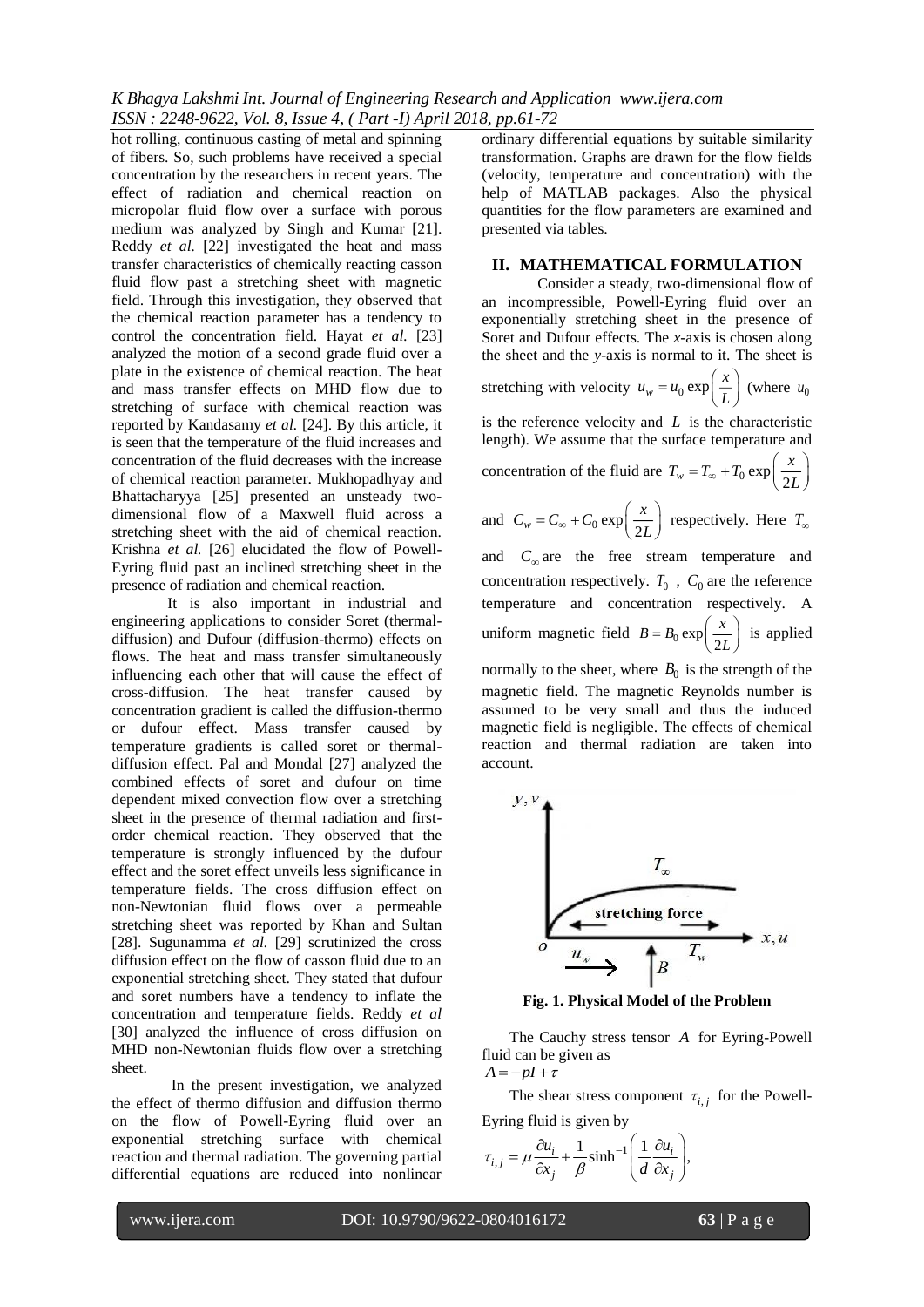*K Bhagya Lakshmi Int. Journal of Engineering Research and Application www.ijera.com ISSN : 2248-9622, Vol. 8, Issue 4, ( Part -I) April 2018, pp.61-72*

where  $\mu$  is the viscosity coefficient,  $\beta$  and  $d$ are the material fluid parameters.

Under the above assumptions, the governing equations for this problem can be written as  $\frac{u}{-} + \frac{cv}{2} = 0$ ,  $\frac{\partial u}{\partial x} + \frac{\partial v}{\partial y} =$ (1)

$$
u \frac{\partial u}{\partial x} + v \frac{\partial u}{\partial y} = \left( v + \frac{1}{\rho \beta d} \right) \frac{\partial^2 u}{\partial y^2} - \frac{\sigma B^2}{\rho} u
$$
  

$$
- \frac{1}{2\rho \beta d^3} \left( \frac{\partial u}{\partial y} \right)^2 \frac{\partial^2 u}{\partial y^2} + g \beta_T (T - T_\infty),
$$
 (2)

*x y*

$$
u \frac{\partial T}{\partial x} + v \frac{\partial T}{\partial y} = \frac{k}{\rho C_p} \frac{\partial^2 T}{\partial y^2} -
$$
  

$$
\frac{1}{\rho C_p} \left( \frac{\partial q_r}{\partial y} \right) + \frac{D_m K_T}{c_s C_p} \frac{\partial^2 C}{\partial y^2},
$$
(3)

$$
u\frac{\partial C}{\partial x} + v\frac{\partial C}{\partial y} = D_m \frac{\partial^2 C}{\partial y^2} + \frac{D_m K_T}{T_m} \frac{\partial^2 T}{\partial y^2} - Kr^*(C - C_\infty),
$$
\n(4)

With The Following Boundary Conditions

$$
u = u_w(x), v = 0,
$$
  
\n
$$
T = T_w(x), C = C_w(x), at y = 0
$$
  
\n
$$
u \to 0, \frac{\partial u}{\partial y} \to 0,
$$
  
\n
$$
T \to T_{\infty}, C \to C_{\infty} \text{ as } y \to \infty,
$$
\n(5)

In equations  $(1) - (4)$ , *u* and *v* are the velocity components in the  $x-$  and  $y-$  directions respectively.  $v = \frac{\mu}{\epsilon}$  is the kinematic viscosity,  $\rho$ where  $\mu$  is the dynamic viscosity and  $\rho$  is the fluid density,  $k$  is thermal conductivity,  $g$  is the acceleration due to gravity,  $\beta_T$  thermal expansion coefficient,  $\sigma$  is the electrical conductivity,  $c_s$  is the concentration susceptibility,  $C_p$  is the heat capacitance,  $D_m$  is the mass diffusivity,  $K_T$  is the thermal diffusion ratio and  $T_m$  is the mean fluid temperature,  $Kr^* = k_0 e^{x/L}$  is the dimensional chemical reaction parameter,  $T, C$ are the temperature and concentration of the fluid respectively.

The radiative heat flux obeys the Roseland approximation, which is given by

$$
q_r = \frac{-4\sigma^*}{3k^*} \frac{\partial T^4}{\partial y} \tag{6}
$$

where  $k^*$  and  $\sigma^*$  is the Roseland mean absorption coefficient and the Stefan-Boltzmann constant respectively.

The Taylor's series expansion of  $T^4$  about  $T_{\alpha}$ is given by

$$
T^{4} \approx 4T_{\infty}^{3}T - 3T_{\infty}^{4},
$$
\nUsing Eqs. (6) and (7) in Eq.(3), We obtain

\n
$$
u \frac{\partial T}{\partial x} + v \frac{\partial T}{\partial y} = \frac{k}{\rho C_{p}} \frac{\partial^{2} T}{\partial y^{2}} +
$$
\n
$$
\frac{1}{\rho C_{p}} \left( \frac{16\sigma^{*}T_{\infty}^{3}}{3k^{*}} \frac{\partial^{2} T}{\partial y^{2}} \right) + \frac{D_{m}K_{T}}{c_{s}C_{p}} \frac{\partial^{2} C}{\partial y^{2}},
$$
\n(8)

Consider the following similarity transformations to convert the governing PDE's of flow into ODE's.

$$
\eta = y \sqrt{\frac{u_0}{2vL}} \exp\left(\frac{x}{2L}\right), u = u_0 \exp\left(\frac{x}{L}\right) f'(\eta),
$$
  
\n
$$
v = -\sqrt{\frac{u_0 v}{2L}} \exp\left(\frac{x}{2L}\right) [f(\eta) + \eta f'(\eta)],
$$
  
\n
$$
\theta(\eta) = \frac{T - T_{\infty}}{T_w - T_{\infty}}, \phi(\eta) = \frac{C - C_{\infty}}{C_w - C_{\infty}},
$$
\n(9)

where  $\eta$  is the similarity variable.  $f'$ ,  $\theta$  and  $\phi$  are the dimensionless velocity, temperature and concentration respectively.

Using the similarity transformations (9), in Eqs. (1), (2), (4) and (8). Eq. (1) is automatically satisfied and Eqs.  $(2)$ ,  $(4)$  and  $(8)$  become

$$
(1+\varepsilon)f''' + f f'' - 2(f')^2 - \varepsilon \delta(f'')^2 f''' + 2\lambda \theta - Mf' = 0,
$$
\n(10)

$$
\left(1+\frac{4}{3}R\right)\theta'' + \Pr\left(f\theta' - f'\theta\right) + \Pr Du\,\phi'' = 0,\,\,(11)
$$

$$
\phi'' + Sc(f\phi' - \phi f') + Sc\,Sr\,\theta'' - Sc\,Kr\,\phi = 0,\tag{12}
$$

The corresponding boundary conditions are

$$
f(0) = 0, f'(0) = 1,\n\theta(0) = 1, \phi(0) = 1 \text{ at } \eta = 0,
$$
\n(13)

$$
f'(\eta) \to 0, f''(\eta) \to 0,
$$
  
\n
$$
\theta(\eta) \to 0, \phi(\eta) \to 0 \text{ as } \eta \to \infty,
$$
\n(14)

In equations  $(10) - (12)$ , prime  $($ <sup>'</sup> $)$  denotes the differentiation with respect to  $\eta$ ,  $\varepsilon = \frac{1}{6}$  $\varepsilon = \frac{1}{\mu \beta d}$ ,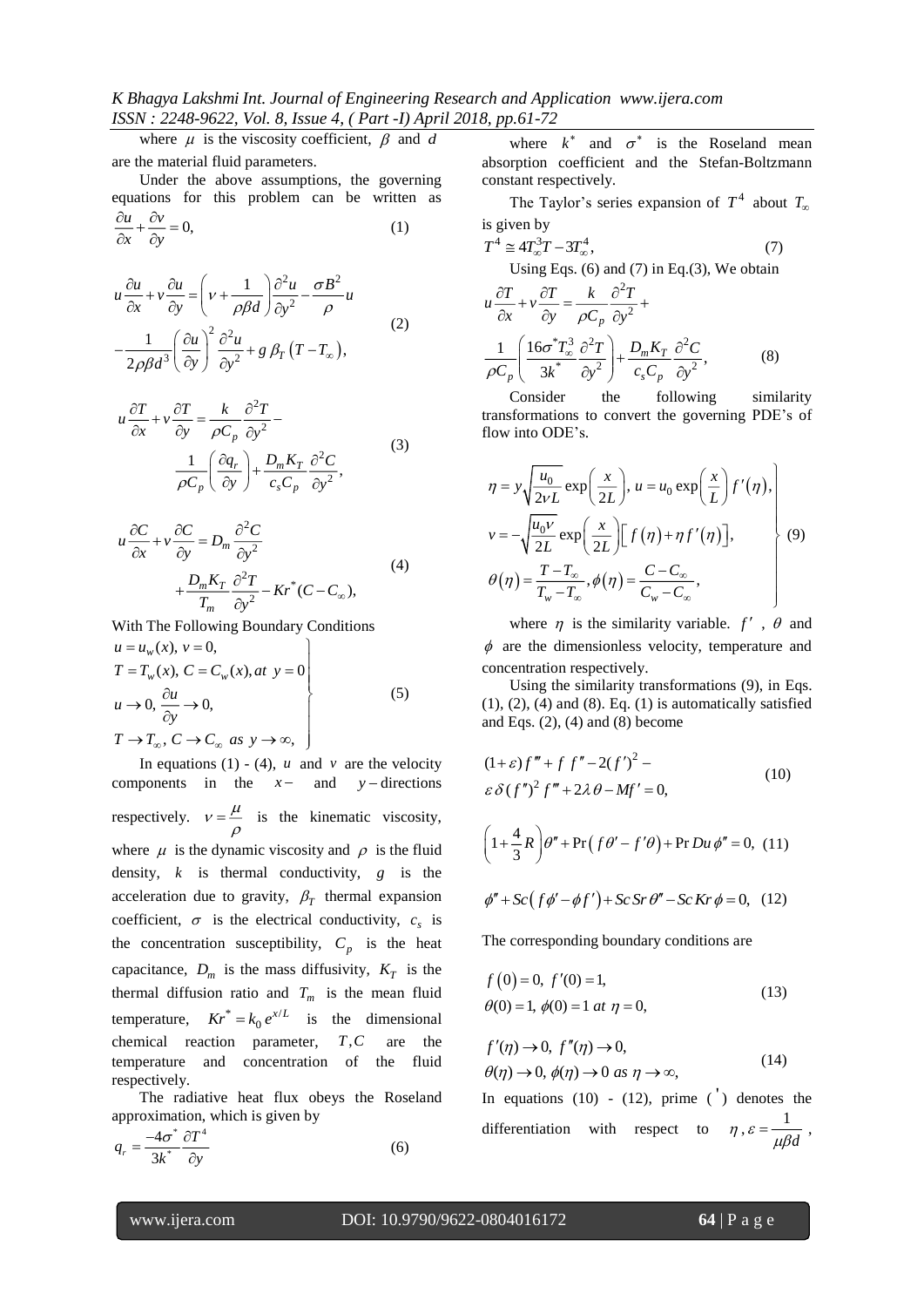$$
\int u_0 e^{\frac{x}{L}}
$$

3

2 4 *Ld*  $\delta = \frac{\left(u_0 e^{\frac{x}{L}}\right)^3}{\left(\frac{x}{L}\right)^2}$  are the fluid parameters, 2 0  $2 g \beta_T (T_w - T_\infty)$ 2 exp  $g\beta_T(T_w-T_\infty)L$  $u_0^2 \exp\left(\frac{2x}{L}\right)$  $\lambda = \frac{2g\beta_T (T_w - T_\infty)L}{u_0^2 \exp\left(\frac{2x}{L}\right)}$  is the mixed convection

parameter, 2 0  $^{\rm o}$  $M = \frac{2 \sigma B_0^2 L}{2}$ *u* σ  $=\frac{-8-6}{\rho u_0}$  is the magnetic field

parameter,  $R = \frac{4\sigma^* T_{\infty}^3}{4\sigma^* T_{\infty}^3}$ *k k*  $=\frac{4\sigma^*T_{\infty}^3}{k^*k}$  is the radiation parameter

and 
$$
Pr = \frac{\mu C_p}{k}
$$
 is the Prandtl number.  $Sc = \frac{V}{D_m}$  is

the Schmidt number,  $Sr = \frac{D_m K_T (T_w - T_{\infty})}{T}$  $(C_w - C_{\infty})$  $m^{11}T^{14}w$ *m w*  $S_r = \frac{D_m K_T (T_w - T_s)}{V T_m (C_w - C_s)}$  $^{\infty}$ w  $=\frac{E_m \Lambda_T (I_w - I_{\infty})}{\nu T_m (C_w - C_{\infty})}$  is the

Soret number,  $Du = \frac{D_m K_T (C_w - C_\infty)}{C \sqrt{T_m - T} \sqrt{T_m}}$  $(T_w - T_\infty)$  $Du = \frac{D_m K_T (C_w - C)}{V c_s C_n (T_w - T_s)}$ *s*  $\cdot$  *p*  $\cdot$  *w*  $\infty$  $\infty$ œ  $=\frac{D_m \kappa_T (C_w - C_\infty)}{V c_s C_n (T_w - T_\infty)}$  is the Dufour

number and  $Kr = \frac{2\pi}{10}$ 0  $Kr = \frac{2k_0 L}{u_0}$  is the chemical reaction parameter.

The skin-friction coefficient ( *Cf* ), local Nusselt number ( *Nu* ) and Sherwood number ( *Sh* ) are defined as

$$
C_f = \frac{2\tau_w}{\rho u_w^2}, Nu = \frac{xq_w}{k(T_w - T_\infty)}, Sh = \frac{m_w x}{D_m(C_w - C_\infty)},
$$
 (15)  
where 
$$
\tau_w = \left[ \left( \mu + \frac{1}{\beta d} \right) \frac{\partial u}{\partial y} - \frac{1}{6\beta} \left( \frac{1}{d} \frac{\partial u}{\partial y} \right)^3 \right]_{y=0} \text{ is}
$$

 $\mathcal{B}$  |  $\mathcal{B}$  |  $\partial y$  6

where

0 *y* the shear stress,  $q_w = -k\frac{\partial T}{\partial s} - \frac{16\sigma^2 T_{\infty}^3}{r^2}$ \* 0 16  $w \mid \partial y \partial$ *y*  $q_w = -k \frac{\partial T}{\partial y} - \frac{16\sigma T_{\infty}^2}{3k^*} \frac{\partial T}{\partial y}$  $=\left[-k\frac{\partial T}{\partial y}-\frac{16\sigma^*T_{\infty}^3}{3k^*}\frac{\partial T}{\partial y}\right]_{y=0}$  and

$$
m_w = -D_m \left[ \frac{\partial C}{\partial y} \right]_{y=0}
$$
 correspondingly indicate the

surface heat and mass fluxes. Substituting Eq. (9) in Eq. (15), we obtain

$$
C_f (\text{Re}_x)^{\frac{1}{2}} \left(\frac{2x}{L}\right)^{\frac{-1}{2}}
$$
  
=  $\left[1 + \varepsilon \left(1 - \frac{\delta}{3} [f''(0)]^2\right)\right] f''(0),$  (16)

$$
Nu\left(\text{Re}_x\right)^{\frac{-1}{2}}\left(\frac{x}{2L}\right)^{\frac{-1}{2}} = -\left(1 + \frac{4}{3}R\right)\theta'(0),\qquad(17)
$$

$$
Sh\left(\text{Re}_x\right)^{\frac{-1}{2}}\left(\frac{x}{2L}\right)^{\frac{-1}{2}} = -\phi'(0),\tag{18}
$$

where  $Re_x = \frac{u_0 e^L}{2}$ *x x*  $=\frac{u_0 e^L L}{2}$  is the local Reynolds V

number.

#### **III. RESULTS AND DISCUSSION**

The set of nonlinear ordinary differential equations (10)-(12), subject to the boundary conditions (13) and (14) have been solved numerically by Runge-Kutta and shooting methods. The variations in velocity, temperature, concentration, local skin friction coefficient, Nusselt and Sherwood number for different values of physical parameters are displayed in Figs. 2-26 and tables 1-2. In the present study, we have chosen M=2;  $\lambda=0.5$ ;  $\varepsilon=0.1$ ; Du=0.5;  $\delta=0.1$ ; Pr=7; Sc=0.5; Kr=0.5; Sr=0.5; R=0.5 for obtaining the results. These values have been kept as common throughout our analysis except the varied values shown in respective figures and tables.

Fig. 2 shows the effect of magnetic field parameter  $(M)$  on the velocity. It is seen that the fluid velocity is diminishing by enhancing the value of *<sup>M</sup>* . Figs. 3 and 4 depict the influence of magnetic field parameter ( *M* ) on temperature and concentration distributions respectively. From these figures, it is observed that the temperature and concentration increase with an increase of *<sup>M</sup>* . This is due to the fact that the application of  $M$  to an electrically conducting fluid produces a resistive force called the Lorentz force. This force has a tendency to slow down the motion of the fluid in the boundary layer. This force also produces some heat energy. Hence an enhancement in both thermal and concentration boundary layer thickness is noted.

Figs. 5-7 illustrate the influence of fluid parameter  $(\varepsilon)$  on velocity, temperature and concentration fields. It is noticed that the fluid velocity increases with an increase in  $\varepsilon$ . So, the viscosity of fluid decreases. As a consequence, we notice decay in the temperature and concentration fields with an increase in  $\varepsilon$ . From fig. 8, it is observed that the fluid velocity decreases with the increasing value of fluid parameter  $(\delta)$ . This is due to the fact that the viscosity of the fluid increases by increasing the value of  $\delta$ , which causes a decrease in the velocity of fluid. Figs. 9 -10, depict the impact of fluid parameter  $(\delta)$  on temperature and concentration distributions. It is obvious that both the temperature and concentration increases by increasing the value of  $\delta$ .

Fig. 11, describes the effect of mixed convection parameters  $(\lambda)$  on velocity field. From this figure we notice that the fluid velocity enhances with an enhancement in  $\lambda$ . This is because of an enhancement in the mixed convection parameter causes larger buoyancy force which accelerates the fluid motion. From Figs. 12 - 13, we found that the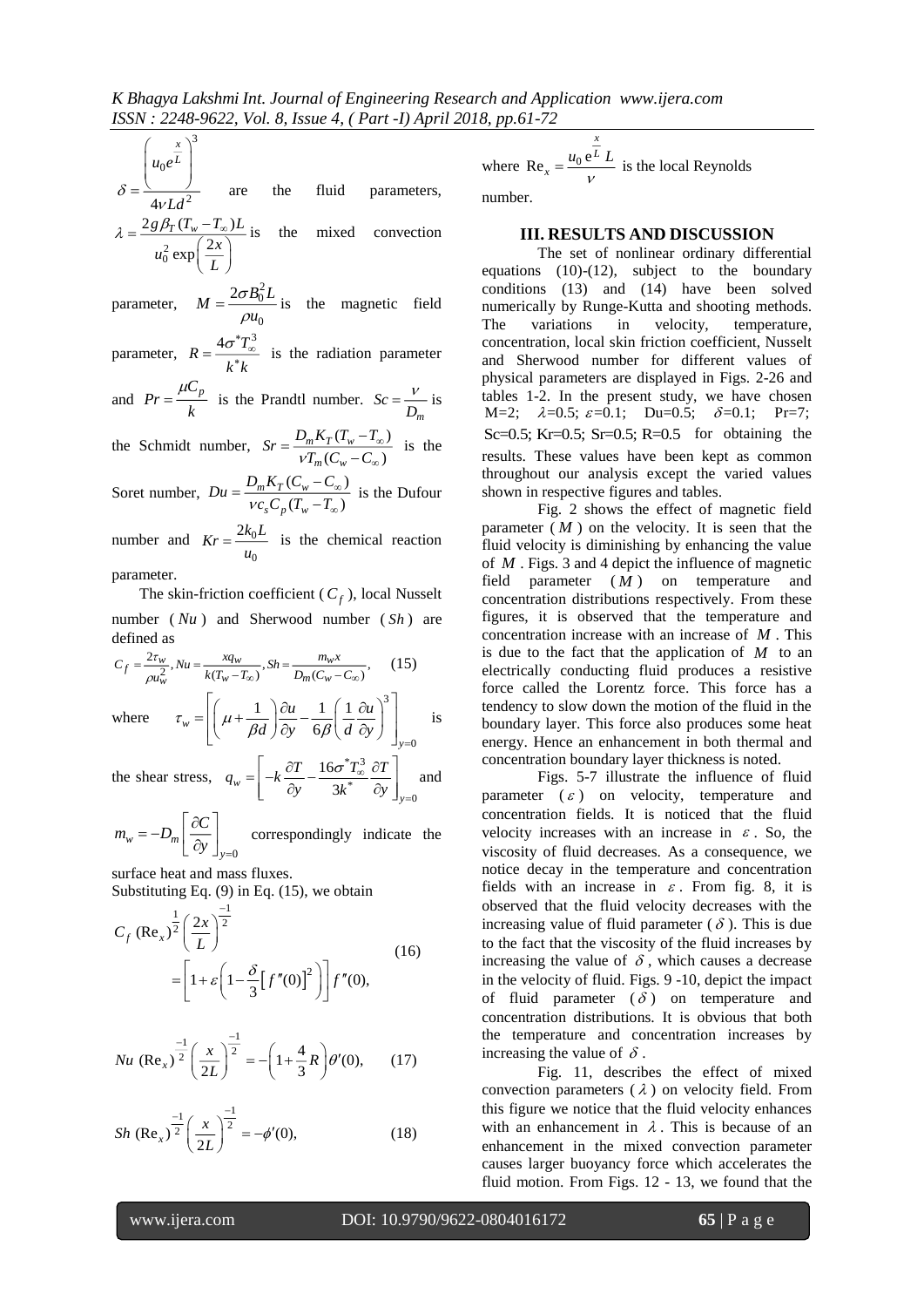*K Bhagya Lakshmi Int. Journal of Engineering Research and Application www.ijera.com ISSN : 2248-9622, Vol. 8, Issue 4, ( Part -I) April 2018, pp.61-72*

increasing values of  $\lambda$  reduces both the temperature and concentration fields. The effect of radiation parameter ( *R* ) on velocity, temperature and concentration fields is shown in Figs. 14 - 16. It is observed that the velocity and temperature increases with the increasing values of  $R$ . This is due to the fact that higher values of the radiation parameter provide more heat to the fluid. An opposite trend is seen in the case of concentration field. i.e. the concentration field decreases with an increase in *<sup>R</sup>* .

Figs. 17 and 18 elucidates the influence of Prandtl number ( Pr ) on temperature and concentration. Generally, thermal conductivity of the fluid decreases with an increase in Pr . So, the increase in the Prandtl number ( Pr ) reduces the thermal boundary layer thickness. So heat transfer happens rapidly which causes a drop in fluid temperature. But an opposite behavior is observed in the case of  $\phi(\eta)$ .

Figs. 19 and 20 depict the effect of Soret number ( *Sr* ) on temperature and concentration distributions. It is observed that the temperature distribution across the thermal boundary layer thickness reduces with the increase of *Sr .* An opposite behavior can be observed in concentration distribution with the increasing values of *Sr* . The reason behind this phenomenon is that, higher values of *Sr* reduces the thermal diffusivity.

The effect of Schmidt number ( *Sc* ) on temperature profile is shown in fig. 21. It is noticed that the fluid temperature reduces with an increase in *Sc* . Fig. 22 depict that the concentration field decreases as we increase the values of *Sc* . Schmidt number is defined as the ratio of momentum diffusivity (viscosity) to mass diffusivity. Therefore increase in *Sc* decreases the mass diffusion, which in turn reduces the concentration.

The influence of chemical reaction parameter ( *Kr* ) on temperature and concentration distribution is shown in Figs. 23 and 24. It is observed that the increasing value of *Kr* increases the fluid temperature but suppresses the concentration. Due to an increase in the interfacial mass transfer we observe a fall in the concentration field.

The impact of Dufour number  $(Du)$  on temperature is shown in fig. 25. It is observed that the temperature increases with the increasing values of *Du* . Fig. 26 demonstrates the variation in concentration distribution  $\phi$  with  $Du$ . We observe that an increase in Dufour parameter ( *Du* ) causes a depreciation in the concentration.

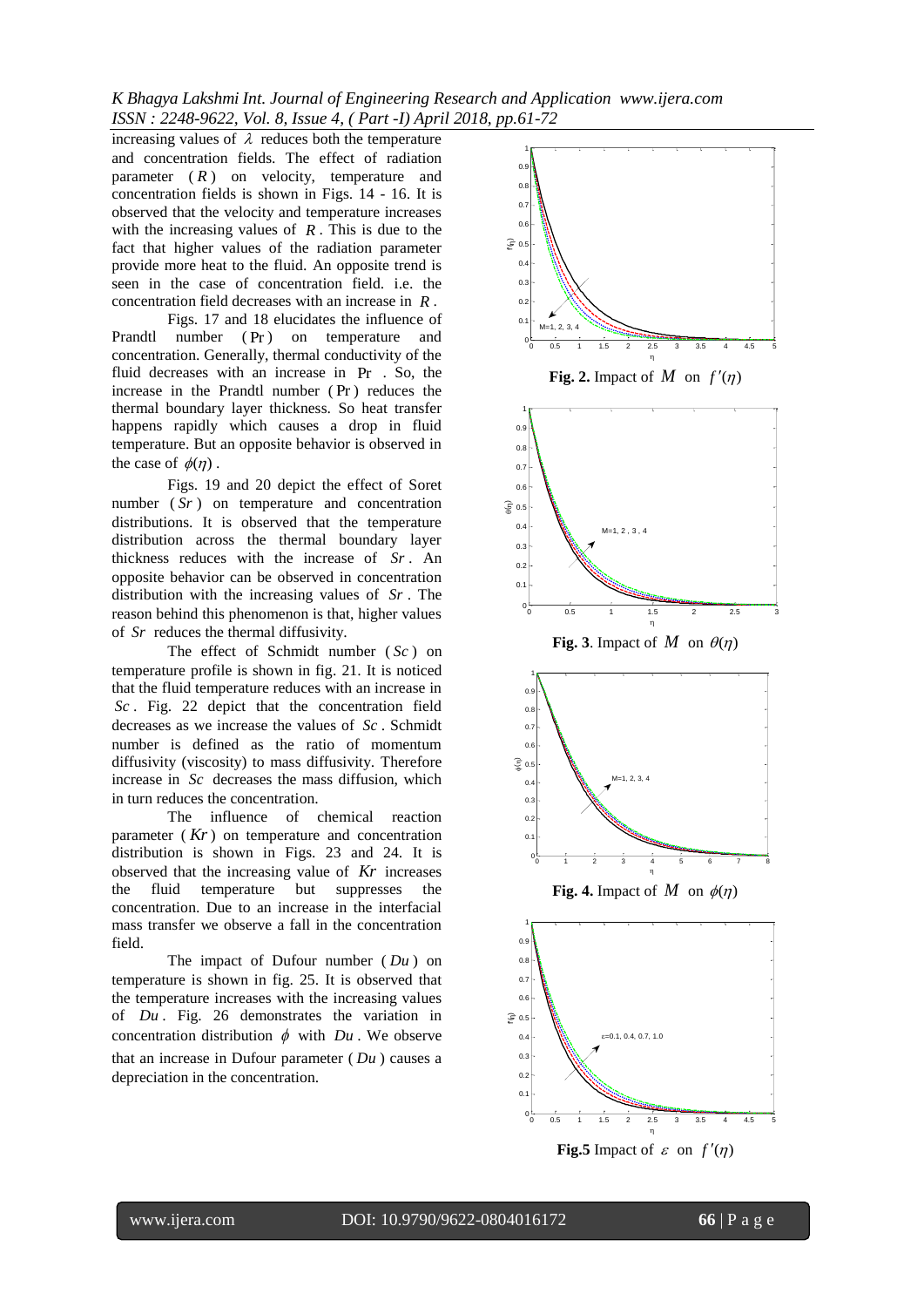*K Bhagya Lakshmi Int. Journal of Engineering Research and Application www.ijera.com ISSN : 2248-9622, Vol. 8, Issue 4, ( Part -I) April 2018, pp.61-72*

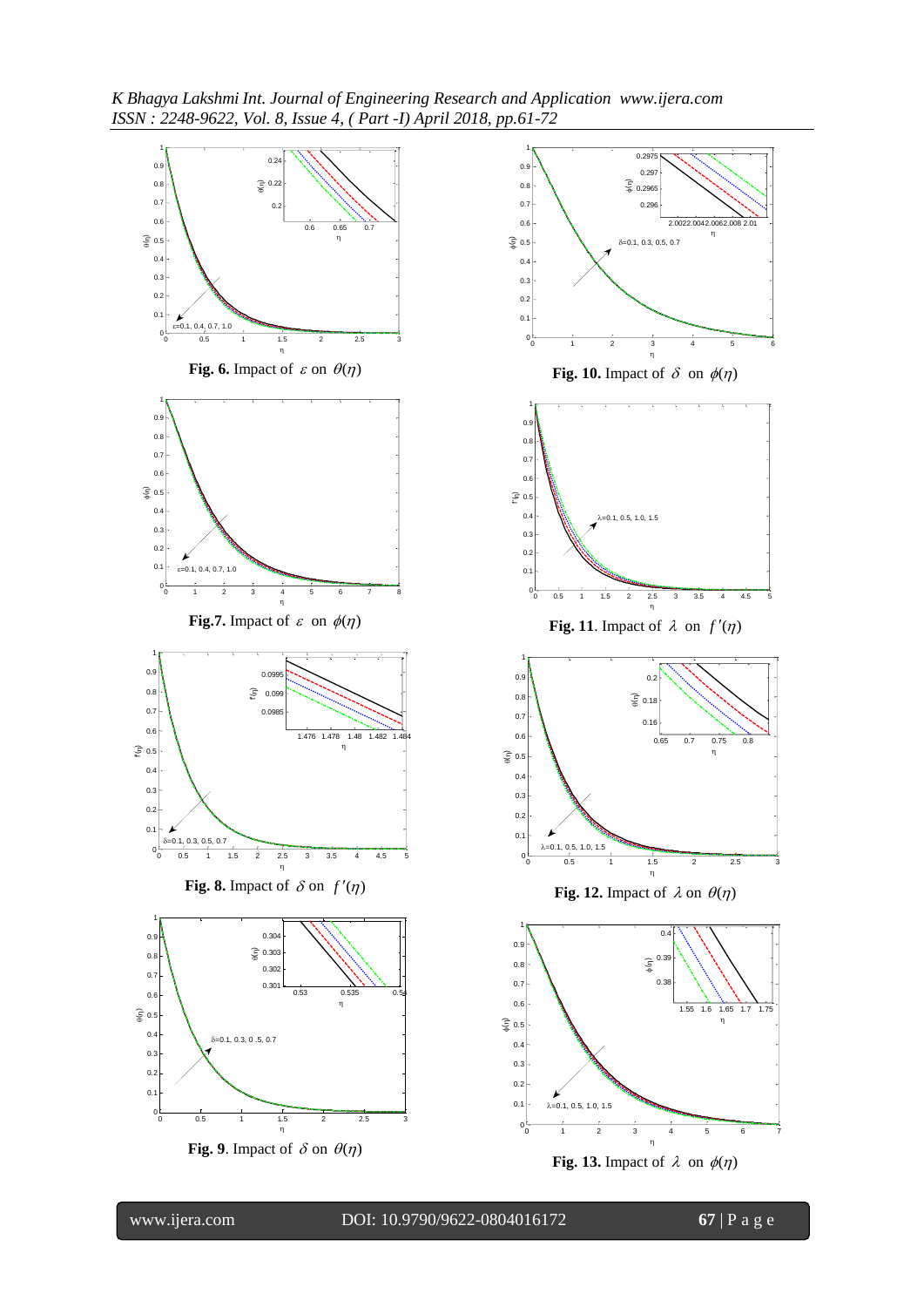*K Bhagya Lakshmi Int. Journal of Engineering Research and Application www.ijera.com ISSN : 2248-9622, Vol. 8, Issue 4, ( Part -I) April 2018, pp.61-72*

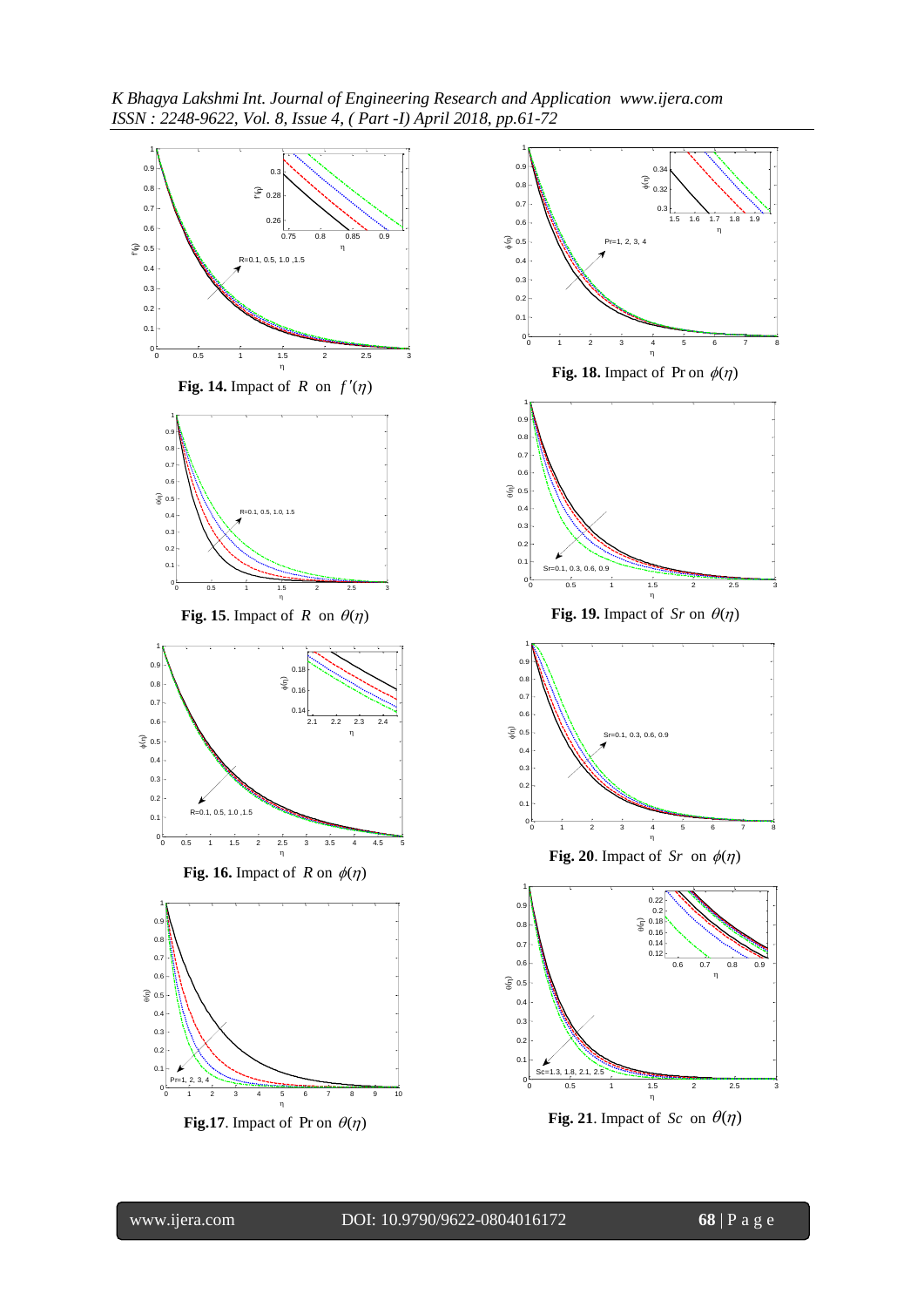*K Bhagya Lakshmi Int. Journal of Engineering Research and Application www.ijera.com ISSN : 2248-9622, Vol. 8, Issue 4, ( Part -I) April 2018, pp.61-72*



**Fig. 25.** Impact of  $Du$  on  $\theta(\eta)$ 



**Fig.26.** Impact of  $Du$  on  $\phi(\eta)$ 

Table 1 gives the numerical values of skin friction coefficient for various values of  $M$ ,  $\lambda$ ,  $\varepsilon$  and  $\delta$ . We noticed that the skin friction coefficient decreases with the increasing values of magnetic field parameter  $(M)$  and fluid parameter  $(\delta)$ . But an opposite result is noticed with fluid parameter  $(\varepsilon)$  and mixed convection parameter ( $\lambda$ ).

Table 2 and 3 depict the variation in local Nusselt and Sherwood numbers for various values of governing parameters. We see that Soret number has a tendency to enhance the heat transfer rate and depreciate the mass transfer rate. But we observe opposite results to the above in the presence of Dufour number.

| iriction coemicient |              |          |           |           |  |  |  |  |
|---------------------|--------------|----------|-----------|-----------|--|--|--|--|
| $\overline{M}$      | $\mathcal E$ | $\delta$ | $\lambda$ | f''(0)    |  |  |  |  |
| 1                   |              |          |           | $-1.3335$ |  |  |  |  |
| $\overline{2}$      |              |          |           | $-1.6116$ |  |  |  |  |
| 3                   |              |          |           | $-1.8557$ |  |  |  |  |
| $\overline{4}$      |              |          |           | $-2.0764$ |  |  |  |  |
|                     | 0.1          |          |           | $-1.6116$ |  |  |  |  |
|                     | 0.4          |          |           | -1.4585   |  |  |  |  |
|                     | 0.7          |          |           | -1.3399   |  |  |  |  |
|                     | 1.0          |          |           | $-1.2454$ |  |  |  |  |
|                     |              | 0.1      |           | $-1.6116$ |  |  |  |  |
|                     |              | 0.3      |           | $-1.6305$ |  |  |  |  |
|                     |              | 0.5      |           | $-1.6513$ |  |  |  |  |
|                     |              | 0.7      |           | $-1.6742$ |  |  |  |  |
|                     |              |          | 0.1       | $-1.7911$ |  |  |  |  |
|                     |              |          | 0.5       | $-1.6116$ |  |  |  |  |
|                     |              |          | 1.0       | $-1.3980$ |  |  |  |  |
|                     |              |          | 1.5       | $-1.1934$ |  |  |  |  |

**Table 1.** Influence of various parameters on skin friction coefficient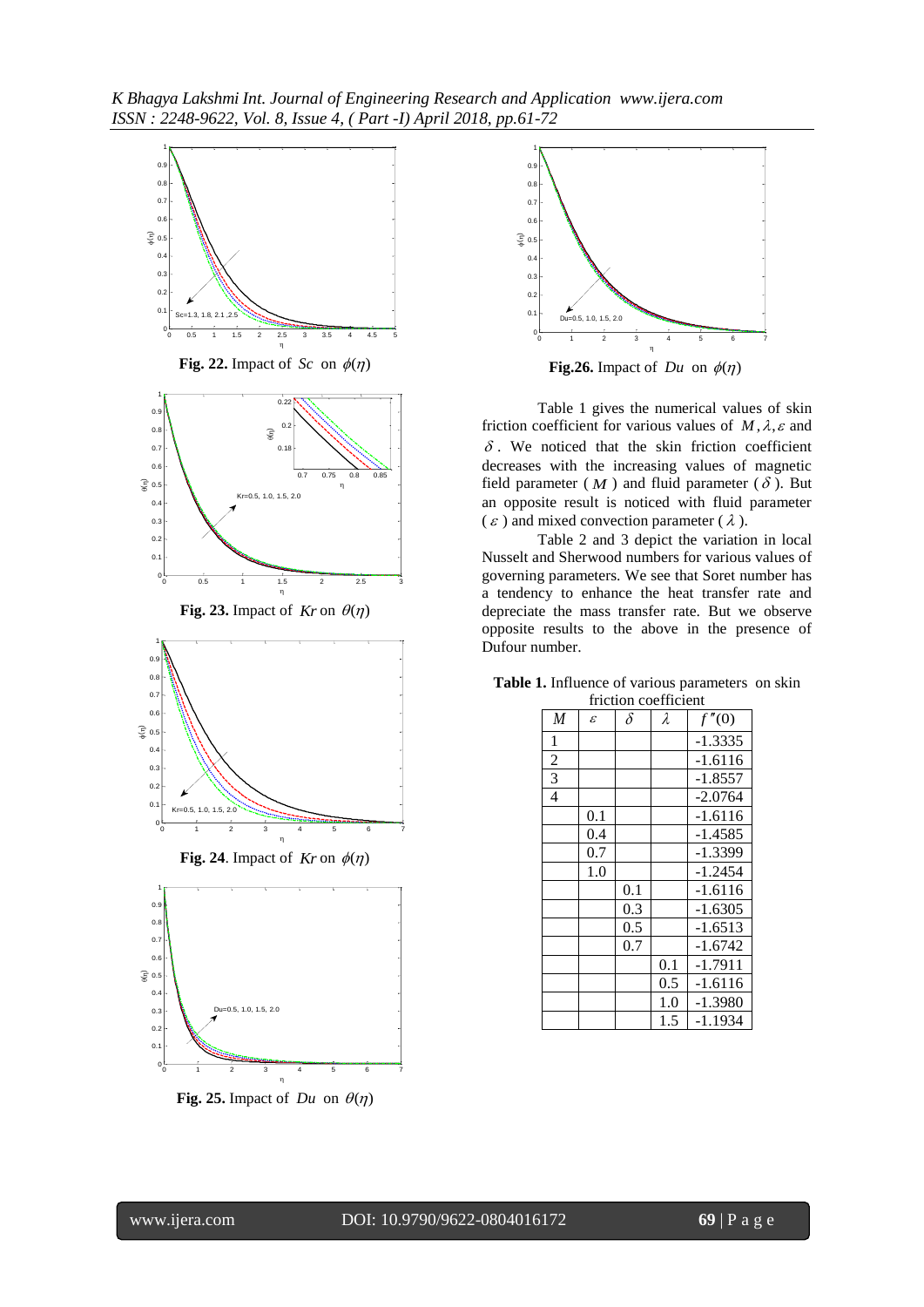| TVUSSUN HUHHOUT AHU SHUI WOOD HUHHOUT |     |           |                |     |     |               |             |
|---------------------------------------|-----|-----------|----------------|-----|-----|---------------|-------------|
| <u>Sr</u>                             | Du  | <b>Sc</b> | Pr             | Kr  | R   | $-\theta'(0)$ | $-\phi'(0)$ |
| 0.1                                   |     |           |                |     |     | 2.0860        | 0.7022      |
| 0.3                                   |     |           |                |     |     | 2.1195        | 0.5377      |
| 0.6                                   |     |           |                |     |     | 2.1729        | 0.2787      |
| 0.9                                   |     |           |                |     |     | 2.2306        | 0.0034      |
|                                       | 0.5 |           |                |     |     | 2.1564        | 0.3707      |
|                                       | 1.0 |           |                |     |     | 2.1458        | 0.3751      |
|                                       | 1.5 |           |                |     |     | 2.1373        | 0.3795      |
|                                       | 2.0 |           |                |     |     | 2.1315        | 0.3836      |
|                                       |     | 1.3       |                |     |     | 2.1731        | 0.4340      |
|                                       |     | 1.8       |                |     |     | 2.1930        | 0.4227      |
|                                       |     | 2.1       |                |     |     | 2.2080        | 0.4039      |
|                                       |     | 2.5       |                |     |     | 2.2320        | 0.3664      |
|                                       |     |           | 1              |     |     | 0.5398        | 0.7597      |
|                                       |     |           | $\overline{2}$ |     |     | 0.9244        | 0.6661      |
|                                       |     |           | 3              |     |     | 1.2347        | 0.5905      |
|                                       |     |           | 4              |     |     | 1.5019        | 0.5256      |
|                                       |     |           |                | 0.5 |     | 2.1552        | 0.3677      |
|                                       |     |           |                | 1.0 |     | 2.1216        | 0.5683      |
|                                       |     |           |                | 1.5 |     | 2.0929        | 0.7286      |
|                                       |     |           |                | 2.0 |     | 2.0671        | 0.8663      |
|                                       |     |           |                |     | 0.1 | 2.7404        | 0.2278      |
|                                       |     |           |                |     | 0.5 | 2.1552        | 0.3677      |
|                                       |     |           |                |     | 1.0 | 1.7515        | 0.4648      |
|                                       |     |           |                |     | 1.5 | 1.5007        | 0.5255      |

**Table 2.** Impact of various parameters on local Nusselt number and Sherwood number

The local Nusselt number increases and local Sherwood number decreases with an increase in the magnitude of the Schmidt number ( *Sc* ). An increase in the Prandtl number ( Pr ) causes an enhancement in the rate of heat transfer and reduces the rate of mass transfer. The reason behind that is, the smaller values of the Prandtl number gives rise to higher thermal conductivities therefore, heat is able to diffuse away from the heated surface more rapidly in fluids with high Prandtl number. It is also noted that an increase in the values of chemical reaction parameter ( *Kr* ) leads to a decrease in the rate of heat transfer and increase in the rate of mass transfer. It is also examined that nusselt number is a decreasing function of radiation parameter ( *R* ) where as Sherwood number is an increasing function of the same parameter.

#### **IV. CONCLUSION**

In the present investigation, we examined the Soret and Dufour effects on MHD heat and mass transfer flow of an Eyring-Powell fluid over an exponential stretching sheet. The governing equations are transformed into a system of nonlinear ordinary differential equations and then solved numerically by using Runge-Kutta fourth order method with shooting technique. The main observations of present research are given below.

- i) The velocity and momentum boundary layer thickness are decreased with the rise of magnetic field parameter  $(M)$ , whereas an opposite trend in the temperature and concentration distributions is observed.
- ii) Raising the values of one fluid parameter  $(\varepsilon)$ increases the fluid velocity, but decreases the temperature and concentration. Increasing the

values of another fluid parameter  $(\delta)$  decreases the fluid velocity but increases the temperature and concentration.

- iii) An increase in the mixed convection parameter  $(\lambda)$  increases the velocity field, but decreases the temperature and concentration fields.
- iv) With the increasing values of chemical reaction parameter ( *Kr* ), the temperature distribution increases and concentration decreases.
- v) The velocity and temperature increases and concentration decreases with increasing values of the radiation parameter ( *R* ).
- vi) Soret and Dufour number plays prominent role in the heat and mass transfer performances.

#### **Acknowledgements**

Sincere thanks to university grants commission (India) for providing BSR fellowship to Mr. J V Ramana Reddy (Third author).

#### **REFERENCES**

- [1] M. E. Erdogan and C. E. Imrak, On some unsteady flows of a non-Newtonian fluid, Applied Mathematical Modeling, 31, 2007, 170–180.
- [2] B. P. Chandra, K. R. Raj, A. Das and M. R. Islam, An overview of non-Newtonian fluid, International Journal of Applied Science and Engineering, 4, 2016, 97-101.
- [3] T. Sarpkaya, Flow of non-Newtonian fluids in magnetic field, AICHE Journal, 7, 1961, 324- 328.
- [4] L. J. Crane, Flow past a stretching plate, Journal of Applied Mathematics and Physics (ZAMP), 21, 1970, 645-647.
- [5] K. R. Rajagopal, A. S. Gupta and A. S. Wineman, On a boundary layer theory for non-Newtonian Fluids, International Journal of Engineering Science, 18, 1980, 875-883.
- [6] B. Siddappa and S. Abel, Non-Newtonian flow past a stretching plate, Journal of Applied Mathematics and Physics (ZAMP), 36, 1985, 890-892.
- [7] M. Yurusoy and M. Pakdemirli, Exact solutions of boundary layer equations of a special non-Newtonian fluid over a stretching sheet, Mechanics Research Communications, 26, 1999, 171-175.
- [8] T. Hayat, S. Asghar and A. M. Siddiqui, Some unsteady unidirectional flows of a non-Newtonian fluid, International Journal of Engineering Science, 38, 2000, 337-346.
- [9] A.M. Siddiqui, T. Haroon, T. Hayat and S. Asghar, Unsteady MHD flow of a non-Newtonian fluid due to eccentric rotations of a porous disk and a fluid at infinity, Acta Mechanica, 147, 2001, 99–109.